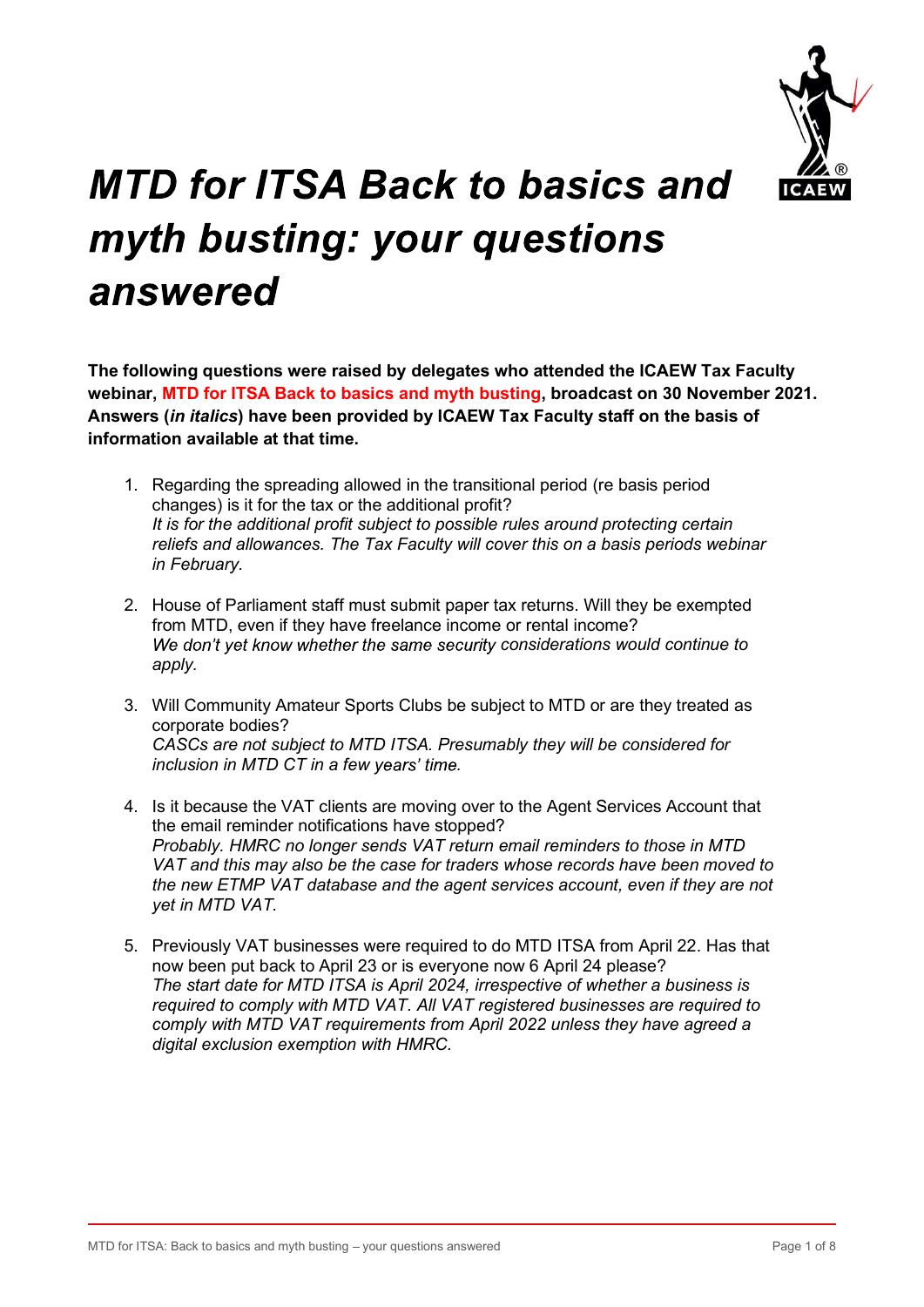- 6. I have had several bad experiences with MTD for VAT. I have had client trying to complete VAT via MTD but HMRC had switched off the possibility of linking to see the open returns. Several hours of my life were lost trying to sort this out! Is HMRC really ready for this? We do not understand this question. If this an ongoing issue, please contact taxfac@icaew.com.
- 7. When do LLPs come in scope? There is no expected date for when LLPs or partnerships with a corporate or 'nonnatural' partners will come into scope for MTD ITSA, though they are expected to be brought in at some stage. April 2025 is the expected start date for general partnerships only.
- 8. It has been suggested that because HMRC is having difficulties regarding jointly held let properties, the start date for these persons will be deferred until a later date. How realistic is this suggestion? Too early to say. As it stands the start date is April 2024 and HMRC will be reluctant to introduce a deferral. This is being discussed; the difficulties are for taxpayers, agents and software developers rather than HMRC systems. A timelimited exemption from the digital link requirements for income from jointly held properties might be a more realistic potential solution.
- 9. Does rent a room income count within the £10k threshold? Yes, but we currently understand only if included on the tax return (ie, not if the income is under the rent a room relief threshold and the only tax return entry is the tick in the rent a room relief box).
- 10. Notes gross income from noted sources. Webinar mentioned employment income as taking you over gross income, is that correct? So, you include employees, who may also have one rental property even if gross rental income less than £10,000. No, employment income is not included in gross income for the £10,000 threshold test. The test applies to income from self-employment and property only.
- 11. What tax return is used to assess eligibility by HMRC (do we look back two years from that date)? See slide on 'Moving in and out of MTD around the £10,000 exemption'.
- 12. Little old lady renting out a property, total gross income £15k how much will she expect to pay for software as a result of these changes? Any ballpark idea? If the free software which has been promised by government materialises, then we would hope it would be available in such property income cases, not just for lowincome trades, but we don't know for certain. Applying for a digital exclusion exemption may be worth considering.
- 13. The joint ownership of property is not partnership. So, each member of a property syndicate will have their own MTD obligation. Has HMRC addressed the complexity for someone (like many of my clients) who owns property (1) on their own, (2) jointly with spouse and (3) jointly with others in syndicates - perhaps 10 or more syndicates - all with different memberships? The Tax Faculty has made HMRC aware of this problem and it is being considered.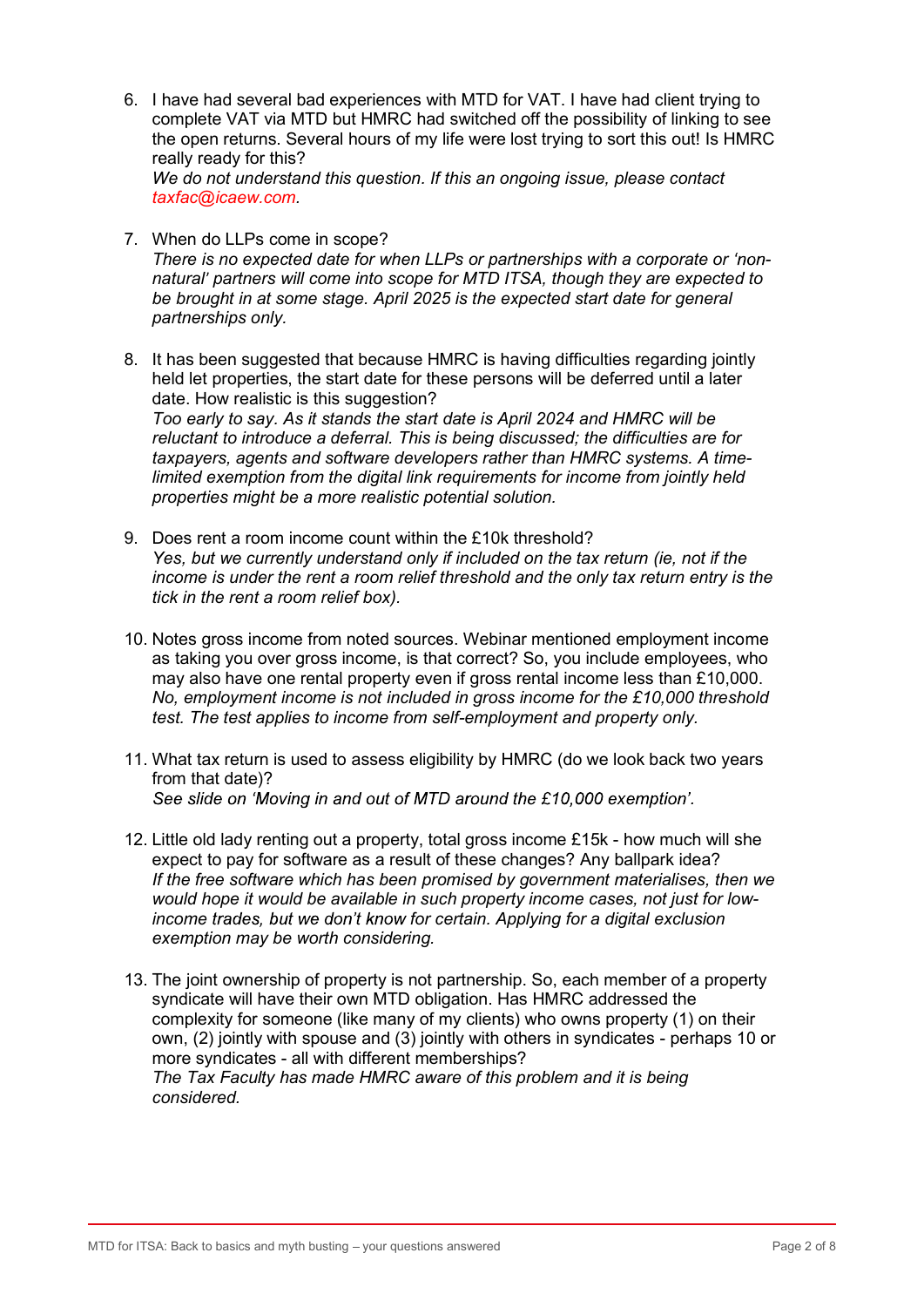- 14. If a couple jointly own a rental property with say £14k total gross rents, and so each shows £7k gross on their tax returns, am I correct in thinking they are not caught by this? Correct, so long as neither also has income from self-employment or another
- property. 15. My wife is currently 77 years of age and will be 80 by 2024. She is not computer literate and won't be by 2024! She files paper tax returns as cannot use online filing. She has two let properties grossing c£25k rental income which is her retirement income. What is she meant to do about MTD as employing professional help will reduce her income? Will HMRC give exemption for elderly taxpayers who are not computer literate?

Age on its own is not a reason for exemption, but it will frequently indicate that the individual is likely to be digitally excluded.

- 16. Is the >£10K for individuals only? If, for example, rental income is £20k but split between three persons, would they be exempt from MTD? If each person is a separate taxable entity, (eg, three siblings) who have no other self-employment or property income, yes, they would all be exempt. However, if any of them has income from self-employment or another property that individual would be required to comply if the gross income from all their self-employment and property sources, including their share of the joint property income, exceeds the threshold. The test is applied separately to each individual based on their circumstances.
- 17. Supposing you start a business, breach the threshold but in the next two years before you have to join MTD, you fall below the threshold? Yes, you would have to join, see SI 2021 No 1076 The Income Tax (Digital Requirements) Regulations 2021, Reg 21(3) and could only exit once you have fallen below the turnover threshold for three successive years.
- 18. For those persons who do not have a self-employment or let property is HMRC going to retain the existing SA Tax Return? In the short term yes but in the medium term (probably 2025/26 to coincide with the new late submission penalty points rules being extended to these taxpayers) there will be something similar to SA for such taxpayers to report and finalise their taxable income for the year, but no longer called a self assessment return and on a different HMRC system and database.
- 19. To clarify the £10k income is only gross rent and trading? Not employment, dividends etc? Correct.
- 20. If data is submitted quarterly does that mean that tax payments will also become quarterly?

Quarterly payment is not currently part of the MTD ITSA project plan. We will see consultation on possible earlier payment in the near future, but this is not imminent and the government has given an undertaking that no changes will be made during the current parliament.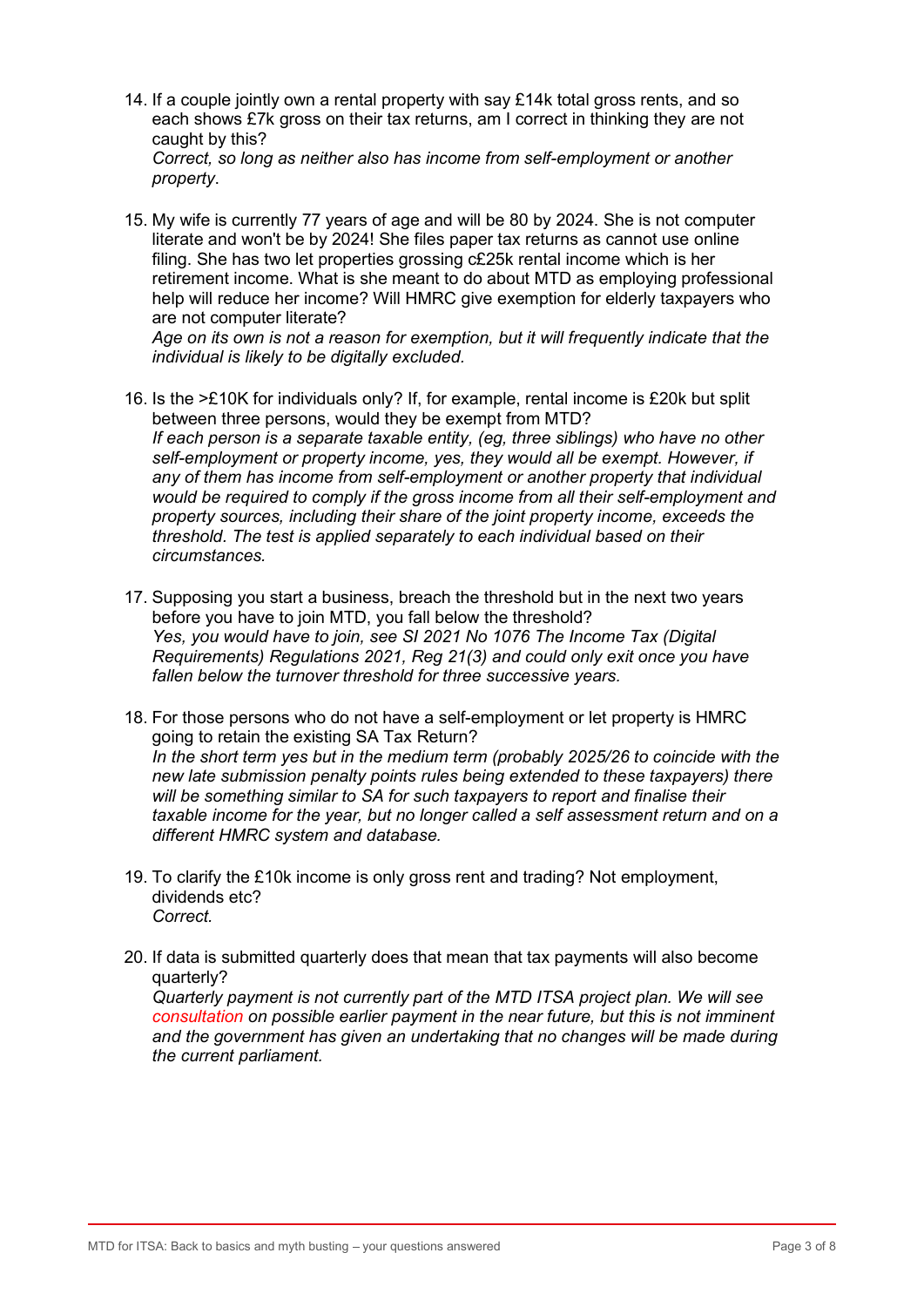- 21. Is the threshold £10k test to enable you to now enter MTD if lower than £10k, or just an exemption for obligation to split out each source? The £10,000 limit is the threshold for making MTD ITSA compulsory. It is applied to all gross income of a taxpayer from self-employment and property in total. Taxpayers below the threshold will be able to join voluntarily. Income sources must always be split for MTD submissions, as they are on the current self assessment return.
- 22. If we are transforming things why don't we get rid of this 5 April nonsense and just make it 31 March or if we are wedded to traditions why not the proper quarter days?

ICAEW has led the debate on this needing to be addressed and the Office of Tax Simplification was instructed by the Government to investigate. Unfortunately, there is not enough time to make this change before 2024. The UK's financial system uses the 5 April date extensively beyond just ITSA.

- 23. Would a window cleaner need to record each and every house he cleans each day, or is daily takings sufficient? The Notice will confirm the level of detail required, but it is likely that daily takings would be permitted. Not all window cleaners operate on the same basis however, so it may be that not all are the same.
- 24. Where property is owned jointly, does each individual need to record their share of the rental income in separate software, or can it all be recorded as one business and the profits split subsequently into their individual SA records? Each taxpayer must keep separate records unless it is somehow possible to keeps records as one business and maintain digital links from the software product in which the transactions are recorded though to the submissions to HMRC. That would require a sophisticated software solution and it is not yet clear whether that would be an option in practice. The key requirement to remember is digital flow of data from transaction to submission.<br>25. Why not place an obligation on the property manager to make returns (like
- partnership)?

Third party data submission is being considered separately as a possibility. We do not think it likely that it will be possible by 2024, but this will depend on necessary software and security.

26. What will happen with submitting furnished holiday letting (FHL) reports if the property doesn't actually meet the FHL rules when reviewed at the end of the year?

Really good question, we don't know the answer at this stage. We don't think it will be possible to amend quarterly updates; it is likely that this situation would be handled by reflecting the final position in the end of period statement (EOPS) (which is independent of the quarterly updates). There will be a facility to amend EOPS in the period up to the finalisation process; after that the current rules for amending a tax return will apply.<br>27. So, could I enter data from monthly rental statements into a spreadsheet and use

that as my source document? Probably, if that spreadsheet is your 'sales day book' equivalent. We expect HMRC to allow totals from statements, such as from letting agents, to be entered into the digital records but this is subject to confirmation as the current Regulations require a digital record of each transaction.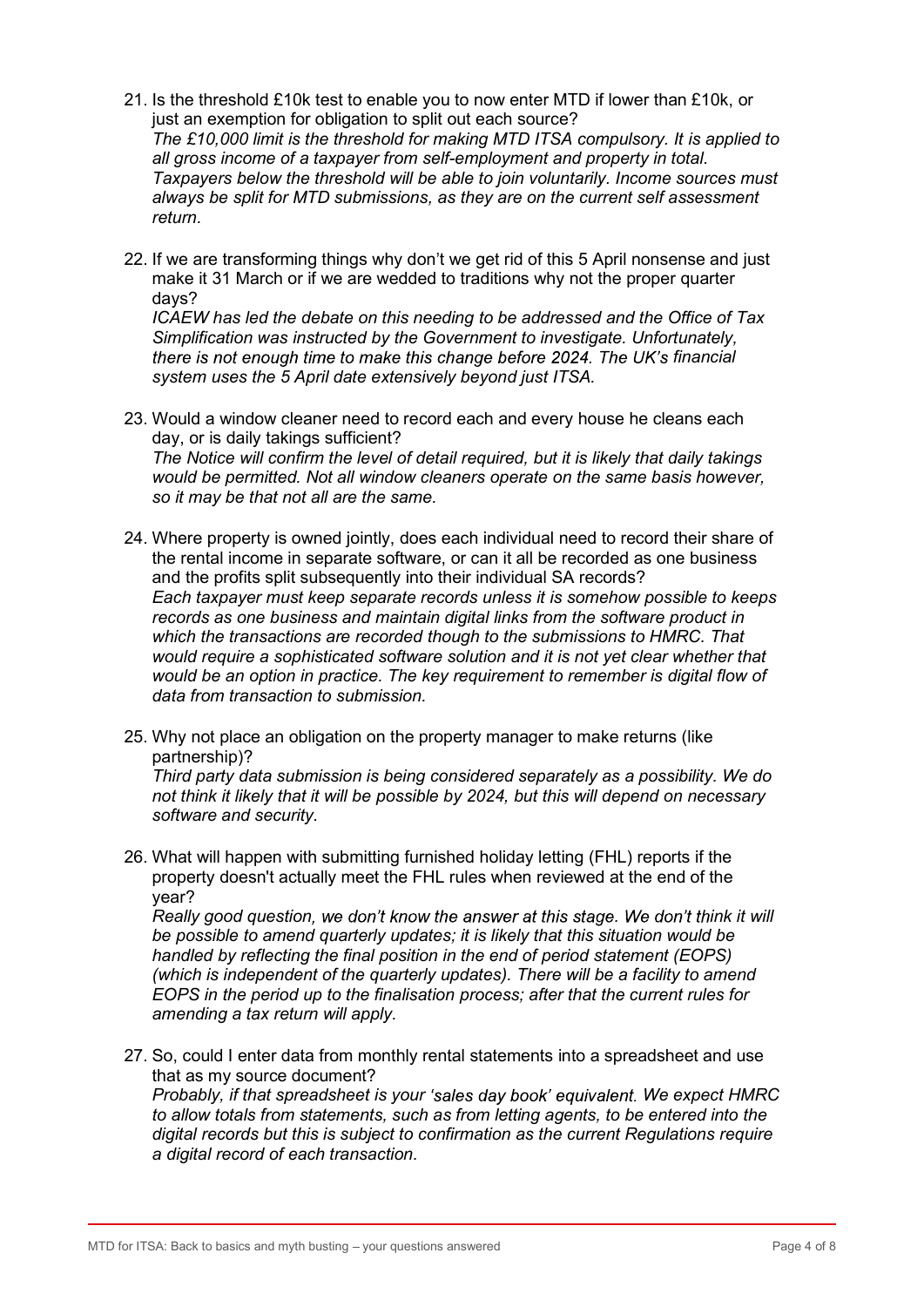28. What digital links will be needed where a tenant just pays monthly rent by Direct Debit or author just receives commission statements. Neither have ever issued any paperwork for their income. Consider using a download from the online bank statement. Download the data

and save as a spreadsheet. You would then need either that spreadsheet, or a second linked one which is API enabled, to be able to upload the quarterly update.

- 29. If you keep your original accounts year end (eg, to 31 July) will you need to then submit quarterly for VAT (quarters to July/Oct/Jan/April) - and then completely separate calculations for quarterly income tax? Yes, though the quarterly updates are transaction summaries and not full income tax returns or calculations.
- 30. How do you make calendar quarterly elections?
- We haven't yet seen the form this election will take. Work in progress we presume.<br>31. Apart from the confirmation that you are using digital software is the data going to be used for any other purpose. If not what's the point? Is MTD for VAT registered people sufficient to cover ITSA as well? Do you have to transition when you register for VAT after you are already doing MTD for ITSA? We presume data will be used to provide general information to HMRC's risk assessment engine and for government financial estimates. For many taxpayers with simple affairs, it will lead to an accurate tax estimate for that quarter. ICAEW chartered accountants will of course also deal with many more complicated taxpayer affairs. For them it will be less helpful or even unhelpful and we have had conversations with HMRC about this. MTD VAT software may also have the functionality required for MTD ITSA but check with your software provider. If an MTD ITSA business is likely to need to register for VAT, then it would be worth checking out software which can handle both.
- 32. When will EOPS be due? What are proposed deadlines? The 31 January deadline as for ITSA now.
- 33. I have clients with other year ends May, December etc how will they fit in with start dates and what year goes on the EOPS. Would it be advisable to change all sole trader and property income clients to the 31 March at the end of this tax year, so to 31 March 2022?

For many simpler businesses which do not currently have a year end of 31 March or 5 April, it will probably be worth changing their accounting date. The next question is when to make this change and that will need to be assessed with the new basis period rules in mind. We will cover this on a basis periods webinar in February. Note that property income is currently reported on an actual tax year basis to 5 April, though HMRC is aware that in practice some taxpayers do report property income to 31 March. Quarterly updates and EOPS/finalisation are independent of each other. Where a business has a non-31 March/5 April accounting date, the requirements are not yet clear to us. It could decide to submit more than 4 'quarterly' reports, so probably 5, if it wanted to have the reports fit neatly into an accounting period, or it could continue to just submit once per quarter and accept that none would coincide with the year end. Adjustments (including estimating and apportioning profits) will need to be made to arrive at the EOPS figures which are for a tax year in any case (subject to the choice over which tax year the 1-5 April period is included in) and the figures will not be easily reconciled with the quarterly updates. Clearly more guidance will be needed from HMRC in this area.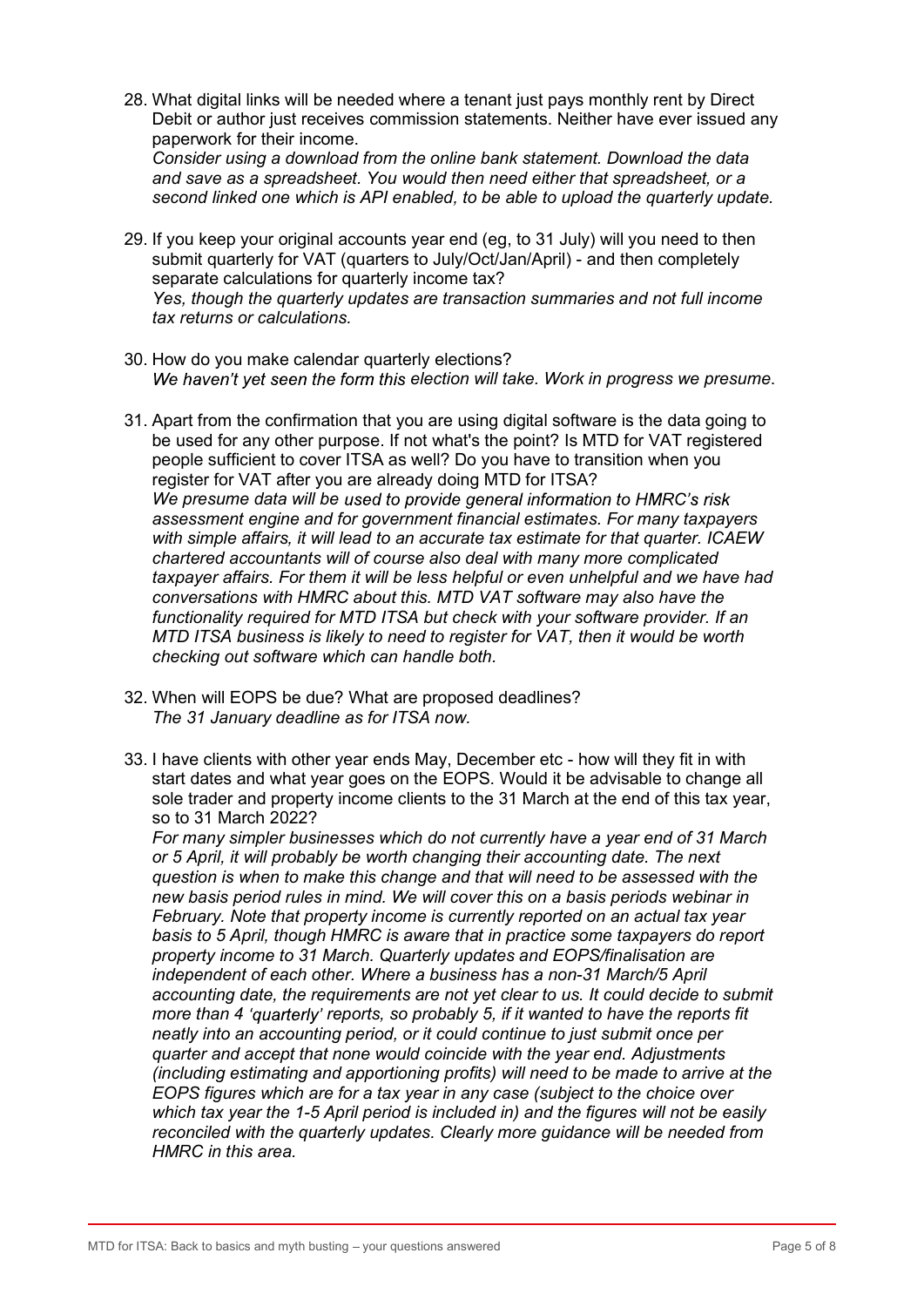34. HMRC said free software will be available but are expecting software houses to provide a free basic version. I heard this was only going to be provided for the first year. Is this correct? This may be the case with some software suppliers so it would be sensible to ask if

they can give any assurances before committing to a product.

- 35. Will the EOPS have to be submitted from the same software as the quarterly updates, or can the agent import into separate software to undertake the accounting adjustments? As long as the information is moved from one software product to another using a digital link, that would be possible. The use of different products as you suggest is likely to be common where an agent is involved.
- 36. Is it likely that the 31 January deadline for SA will now be different?
- There is no suggestion that this will change in the near future.<br>37. With regards to quarterly updates if an individual has submitted Q1, Q2, Q3, Q4 updates to HMRC but there's a late transaction which is posted later. What happens in that scenario? Would that submission be accepted by HMRC? Also, will there be a late transaction fee charged? We understand that it will be possible to submit an additional update with the additional transaction(s). Adjustments may also need to be made to arrive at the correct EOPS figures and it may be sufficient to include additional transactions in the EOPS alone; that still needs to be clarified. HMRC would not charge a penalty or penalty point in this scenario.
- 38. On another course, I understood that quarterly updates would require cumulative figures - was that incorrect? Quarterly updates submitted to HMRC will be the transaction totals for that quarter, not cumulative figures. Some software products might display cumulative figures which some taxpayers and agents might find helpful.
- 39. If there is no declaration on the quarterly reports, do we need to get clients to agree the quarterly update or would we just get them to agree the final update/return for the year? Good question from a practice perspective. As with any work for clients, it will depend on what your practice has agreed to do. As long as it is clearly understood who is responsible for recording transactions and the accuracy of the raw data in the software or spreadsheet, and what checks or otherwise will be made pre filing, then the practitioner will just do what is agreed in the engagement letter. It is likely to be good practice to have specific agreement from the client before submitting an update.
- 40. If digital records kept on accruals basis, with (eg, monthly adjustments), will those figures be OK for quarterly updates? Yes.
- 41. Does anyone have an idea about how many people are in the pilot currently? We understand that the numbers are still very small (probably in the hundreds) because the entry requirements have been so very restrictive. It is unattractive for taxpayers to join the pilot mid-year which, together with the limited number of software products available, has limited uptake.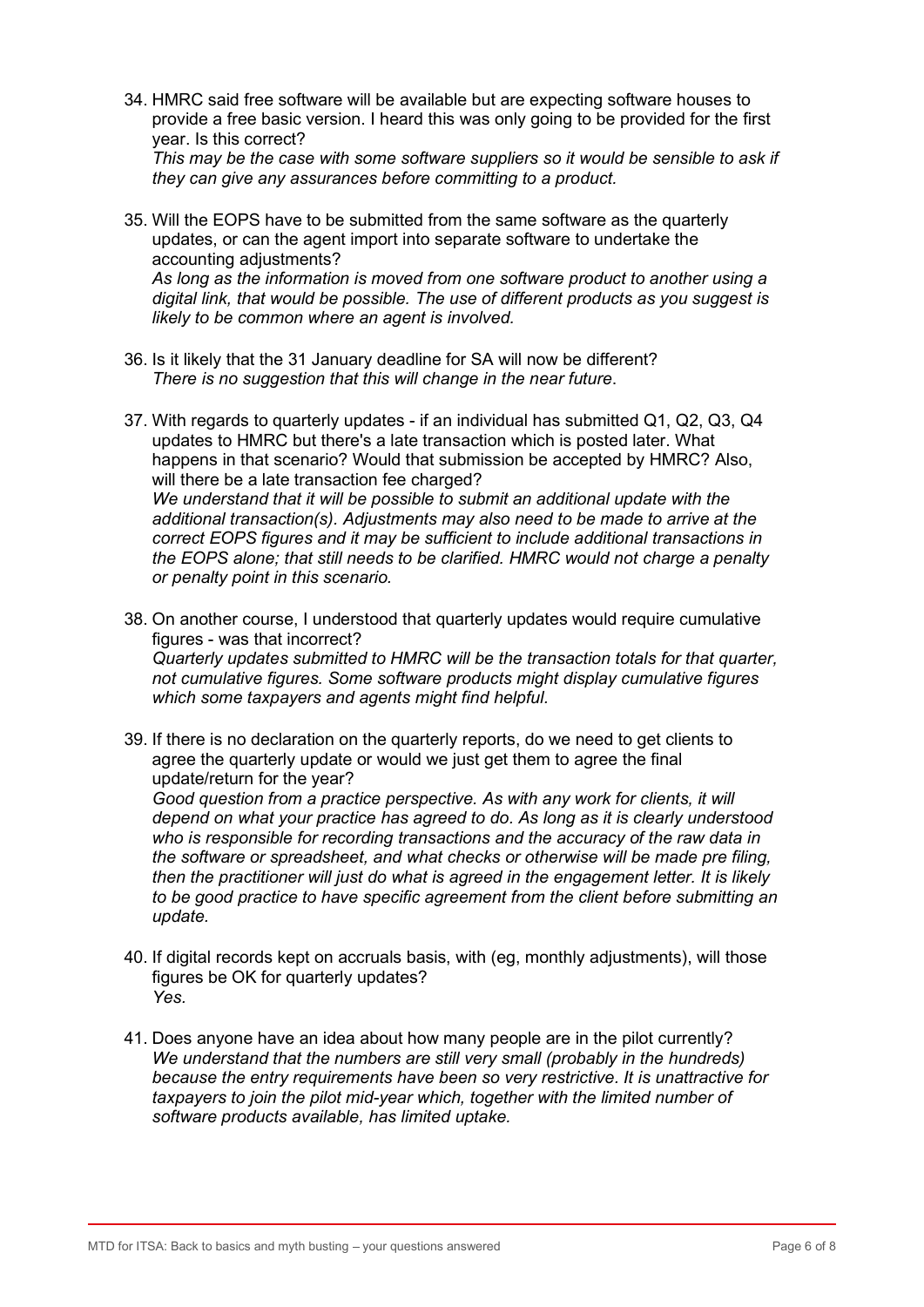- 42. Can I please clarify my understanding about pilot requirements? Is the requirement from HMRC purely submitting quarterly updates? Does that also constitute EOPS and Finalisation? Yes, the pilot includes the full cycle through to EOPS and finalisation.
- 43. Can you expand on what is "digitally excluded" and if there is an age over which the Revenue will accept exemption to MTD? See gov.uk/guidance/apply-for-an-exemption-from-making-tax-digital-for-vat for who is eligible to be excluded from MTD VAT and how to apply. It is likely that similar criteria will be used for MTD ITSA. There is no specific age over which HMRC will automatically grant a digital exclusion exemption. HMRC will not start accepting applications for digital exclusion exemption until much closer to the April 2024 start date.
- 44. Are we understanding this correctly that in 2024, we will need to file the 2022/23 tax year as normal as well as starting MTD digital returns? Ergo we will be filing some digital returns BEFORE we file the annual return for the prior year? Right idea but wrong year. There will be quarterly updates required for transactions from 6 April 2024 onwards. You are correct that the tax returns for 2022/23 will be due as normal on 31 January 2024, but that is before MTD begins. Tax returns due for 2023/24 will be due on 31 January 2025. Tax returns for 2024/25 will be the first to have had quarterly updates for all the trading and property income in them, (let's call them 'NEW tax returns') and their finalisation (including the EOPS for any quarterly reported income) will be due on 31 January 2026.
- 45. What is the deadline for the EOPS submission? Is it the following 31 January like the SA deadline? Yes.
- 46. Does the electronic transfer of data apply to entry into the final declaration? Yes.
- 47. Where are the dates for the ICAEW Software Fair shown? 22 March 2022, arrangements are still being made, not yet open for bookings.
- 48. Accounting and tax adjustments are not required in the quarterly submissions. Are you allowed to post them if you wish? Accounting adjustments can be made if wished; it is not yet clear whether it will be possible to make certain tax adjustments such as claiming capital allowances in quarterly updates.
- 49. Will the SA tax return as we know it still exist for other individuals, (eg, company directors receiving dividends)? If a taxpayer's income trading income is less than £10,000, will the self assessment process still be there? In the short term yes but in the medium term (probably 2025/26 to coincide with the new late submission penalty points rules being extended to these taxpayers) there will be something similar to SA for such taxpayers to report and finalise their taxable income for the year, but no longer called a self assessment return and on a different HMRC system and database.